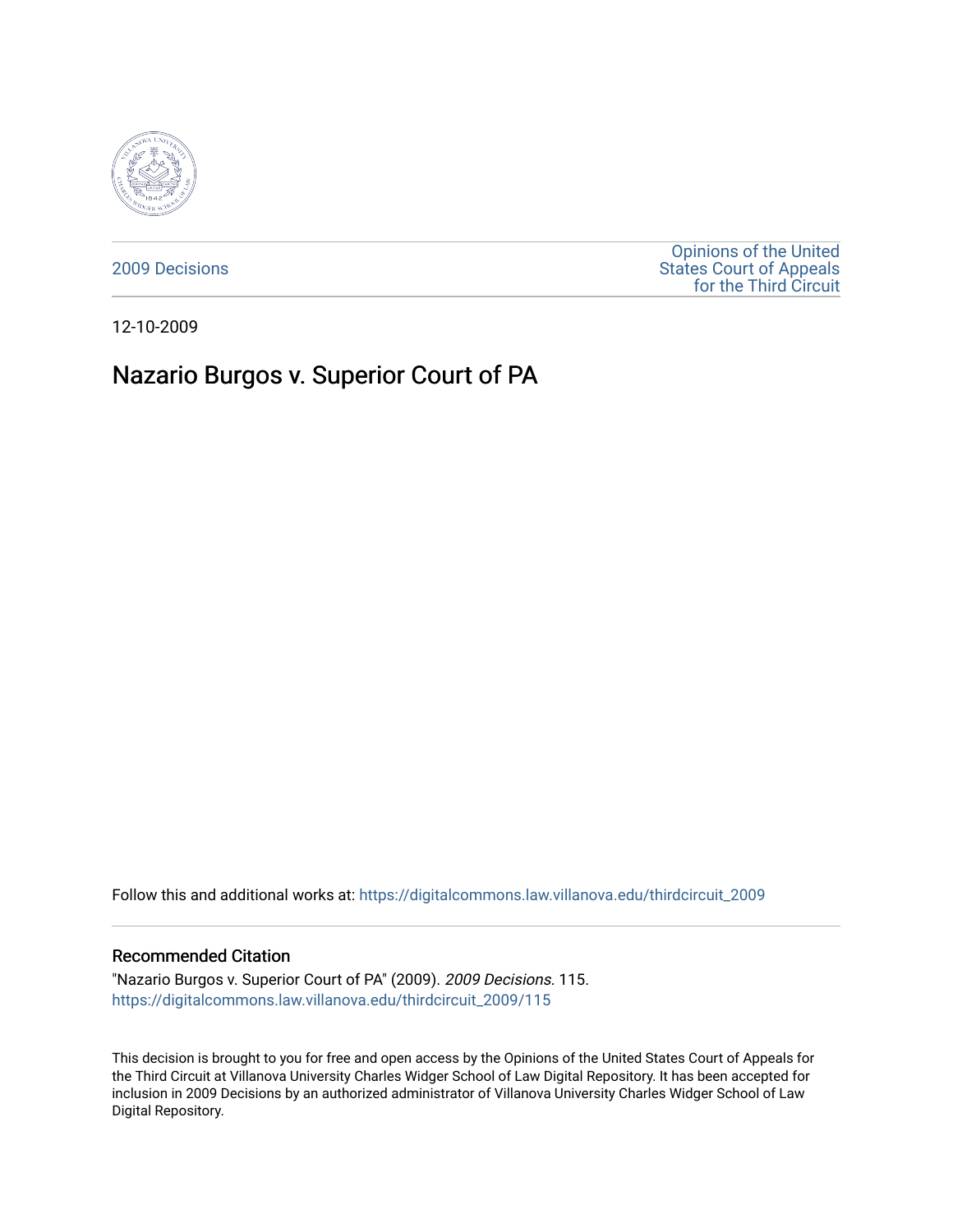#### **ALD-063 NOT PRECEDENTIAL**

# UNITED STATES COURT OF APPEALS FOR THE THIRD CIRCUIT

\_\_\_\_\_\_\_\_\_\_\_

No. 09-3967

NAZARIO BURGOS, Appellant

v.

THE SUPERIOR COURT OF PENNSYLVANIA

\_\_\_\_\_\_\_\_\_\_\_\_\_\_\_\_\_\_\_\_\_\_\_\_\_\_\_\_\_\_\_\_\_\_\_\_

On Appeal from the United States District Court for the Eastern District of Pennsylvania (D.C. Civil No. 09-CV-03621) District Judge: Honorable Ronald L. Buckwalter

\_\_\_\_\_\_\_\_\_\_\_\_\_\_\_\_\_\_\_\_\_\_\_\_\_\_\_\_\_\_\_\_\_\_\_\_

Submitted for Possible Summary Action Pursuant to Third Circuit LAR 27.4 and I.O.P. 10.6 and for a Determination of Whether a Certificate of Appealability is Required December 3, 2009

Before: SLOVITER, AMBRO and SMITH, Circuit Judges

(Opinion filed: December 10, 2009 )

# OPINION \_\_\_\_\_\_\_\_\_

PER CURIAM

Nazario Burgos appeals from an order of the United States District Court for the

Eastern District of Pennsylvania. Because the appeal presents no substantial question, we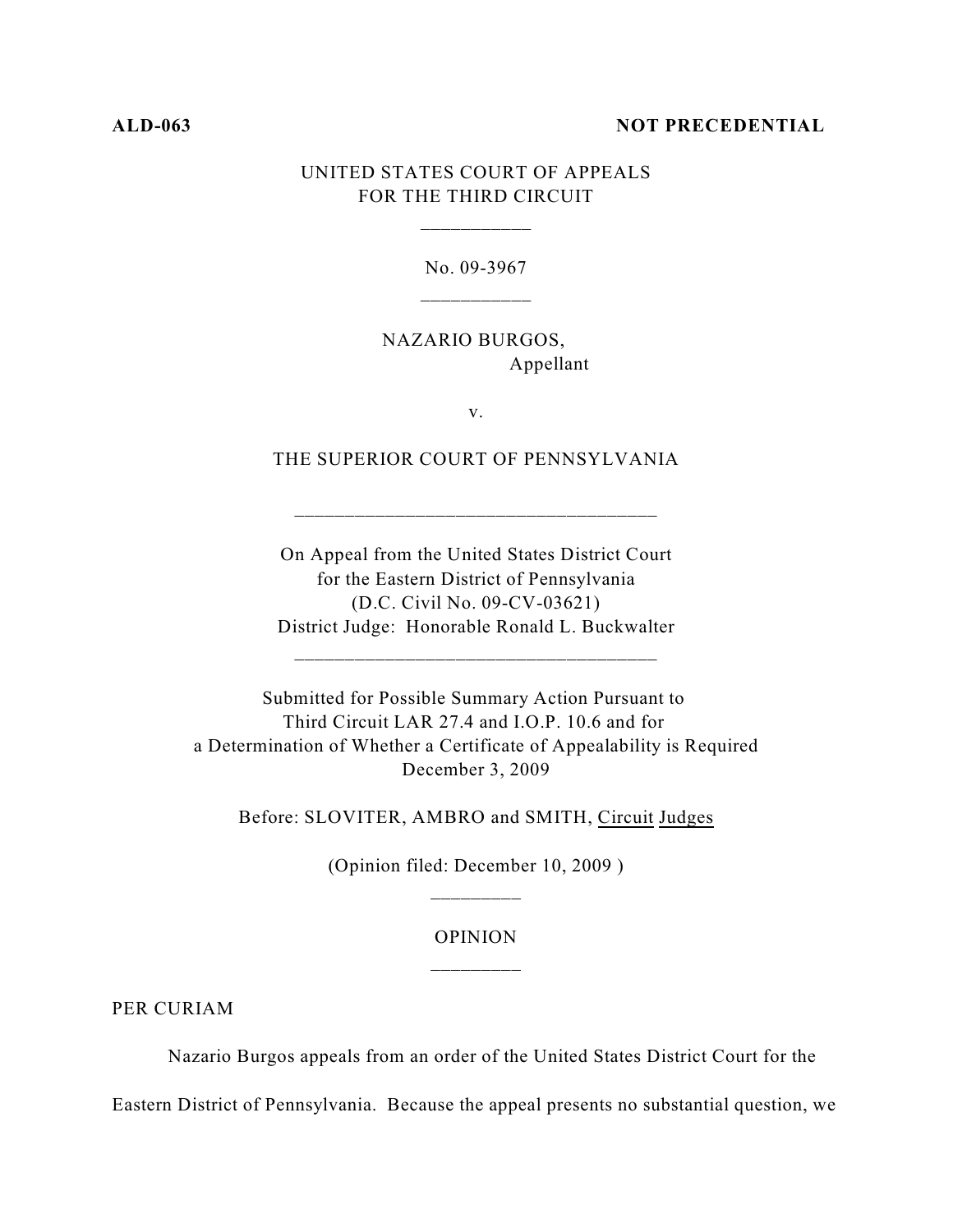will summarily affirm the District Court's judgment.

Burgos filed a "Motion to Set Aside Judgment as Void Pursuant to Fed. R. Civ. P. Rule 60(b)(4)" in the District Court, seeking to have that court declare void a particular judgment entered by the Supreme Court of Pennsylvania. On August 18, 2009, the District Court entered an order stating that it lacked jurisdiction to void a judgment entered by a state court, and indicated that if Burgos sought habeas corpus relief, he should file a petition on proper forms, which would be provided to him. Burgos then filed a document dated August 28, 2009, captioned "Motion to Set Aside Judgment, Relative to the Above-Captioned Matter, Entered by the U.S. District Court's Magistrate Judge as Void." In that document, Burgos stated that he sought to have the court set aside a judgment entered by a Magistrate Judge of the District Court on or about June 25, 2002 with regard to his petition filed pursuant to 28 U.S.C. § 2254. Burgos claimed that the Magistrate Judge lacked jurisdiction to consider the petition, because his claims had not been exhausted in state court. The District Court then entered an order noting that Burgos had already been instructed on how to proceed if he sought habeas relief, and dismissed the motion as moot. Burgos filed a timely notice of appeal.

This Court informed Burgos that it would consider summary action on his appeal, and would also consider whether a certificate of appealability was necessary. Burgos filed a response opposing summary action, arguing again that the District Court's judgment at docket number 01-CV-02431 (regarding his § 2254 petition) was void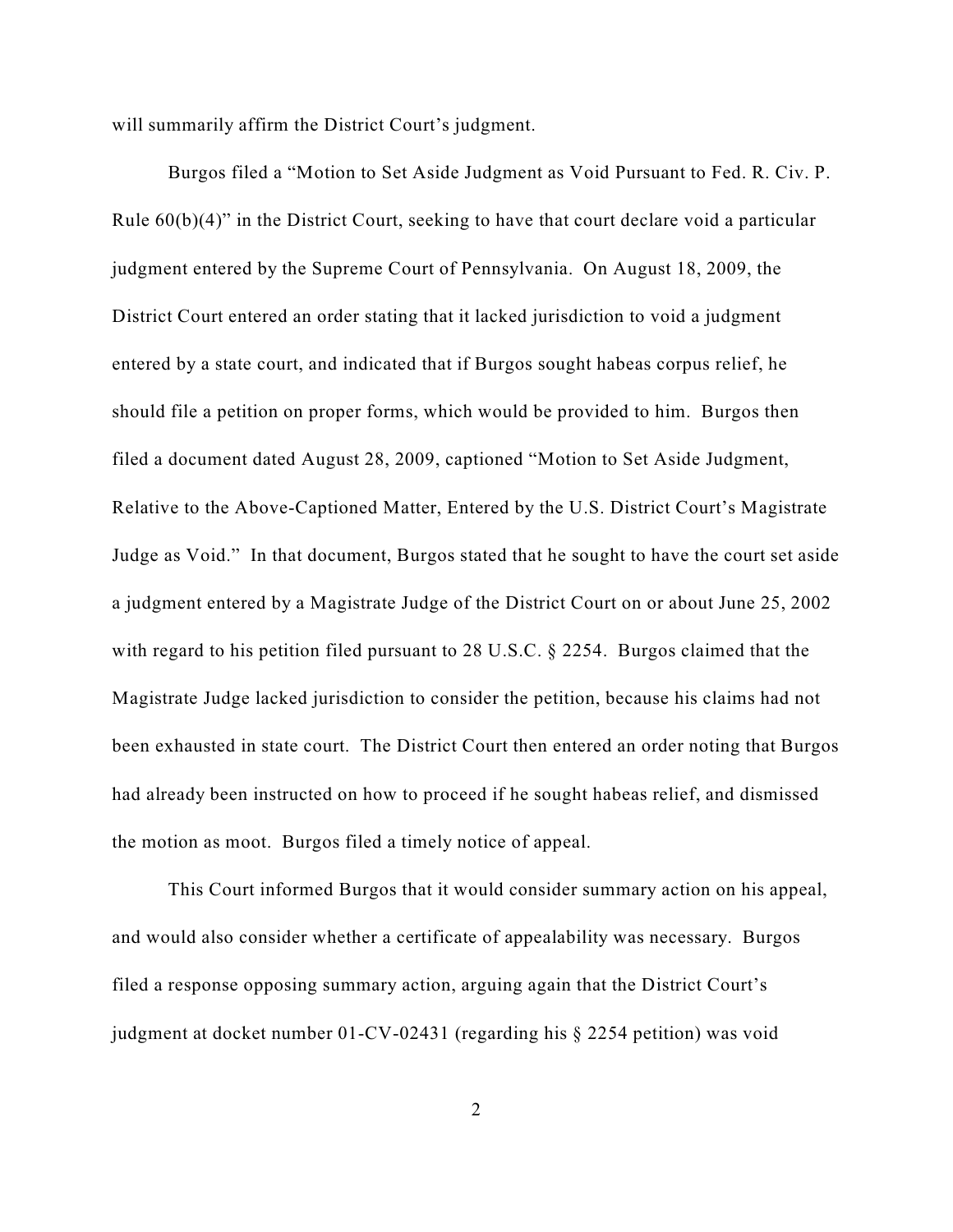because the District Court had lacked jurisdiction.

Although it is not clear whether Burgos disagrees with the District Court's order entered on August 18, 2009, we note that the District Court properly found that it lacked jurisdiction to declare the state court judgment void. Even in the context of a timely-filed federal habeas proceeding, a federal court "has at most a circumscribed role in reviewing whether a state court properly applied its own law when it explicitly decided to exercise jurisdiction." Lambert v. Blackwell, 387 F.3d 210, 239 (3d Cir. 2004).

As noted above, Burgos completely changed course in his second motion filed in the District Court–instead of asking the Court to void a state court judgment, he asked the Court to void a judgment entered in his 2001 habeas proceeding. The District Court properly dismissed the motion as moot, as it had already directed the Clerk to close the case, and the motion was not a motion to reconsider the August 18, 2009 order. In any event, we note that Burgos has already attempted to challenge the § 2254 ruling by way of a Rule 60(b) motion. See Burgos v. DiGuglielmo, C.A. No. 06-1369 (3d Cir. June 22, 2006). In that case, we entered the following order:

Appellant's request for a certificate of appealability is denied. To the extent Appellant's Rule 60(b) motion challenged the District Court's denial of habeas relief on procedural grounds, the motion properly was considered as a Rule 60(b) motion, and the District Court did not err in ruling that the motion was untimely. To the extent Appellant's Rule 60(b) motion challenged the District Court's denial of his habeas claims on the merits, the motion was a second or successive habeas petition, which the District Court could not consider without prior authorization from this Court pursuant to 28 U.S.C. § 2244(b)(3). Gonzalez v. Crosby, 125 S. Ct. 2641, 2648 [545 U.S. 524, 532-33] (2005).

3